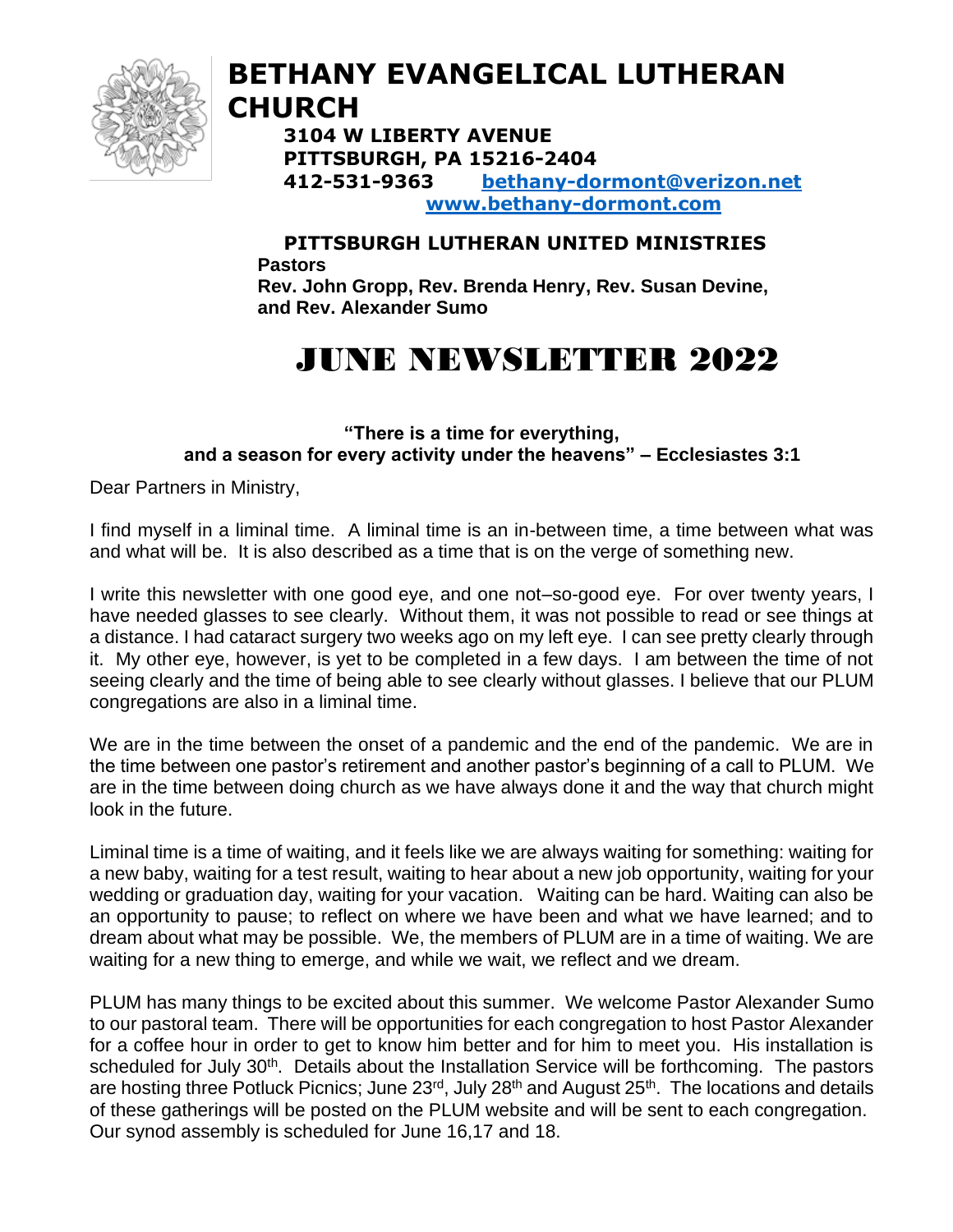Many of you will be taking some well- earned vacations. Our prayer is that you have safe travel, that you enjoy your time with family and friends, and that you experience rest and relaxation.

Recently in our congregations, we asked the question; "What is your dream for your congregation and for PLUM?" What is your dream? What are you hoping for? As we wait for the Lord to reveal our new thing, let us share the prayer of the psalmist:

*"Our soul waits for the Lord; he is our help and our shield. For our heart is glad in him, because we trust in his holy name. Let your steadfast love, O Lord, be upon us, even as we hope in you."* 

Pastor Sue

**Psalm 33:20-22, ESV**

**▪▪▪▪▪▪▪▪▪▪▪▪▪▪▪▪▪▪▪▪▪▪▪▪▪▪▪▪▪▪▪▪▪▪▪▪▪▪▪▪▪▪▪▪▪▪▪▪▪▪▪▪▪▪▪▪▪▪▪▪▪▪▪▪▪▪▪▪▪▪▪▪**

### **BETHANY NEWS**

#### **PLEASE UPDATE YOUR EMAIL ADDRESSES**

Do you receive emails from our Church Office (bethany-dormont@verizon.net)? If not, it's because we do not have your accurate email address. Please send your email address to the Office so that we can stay connected. When there is time-sensitive news, it's especially important to be able to reach our church family quickly, and email can be a valuable tool. Thank you for your assistance.

#### **▪▪▪▪▪▪▪▪▪▪▪▪▪▪▪▪▪▪▪▪▪▪▪▪▪▪▪▪▪▪▪▪▪▪▪▪▪▪▪▪▪▪▪▪▪▪▪▪▪▪▪▪▪▪▪▪▪▪▪▪▪▪▪▪▪▪▪▪▪▪▪▪**

#### **BETHANY COUNCIL MEETING**

Bethany's next Church Council Meeting will be on **Monday, June 20th at 7:00pm.** We will be using the ZOOM format. All Council members are asked to attend. Thank you.

#### **▪▪▪▪▪▪▪▪▪▪▪▪▪▪▪▪▪▪▪▪▪▪▪▪▪▪▪▪▪▪▪▪▪▪▪▪▪▪▪▪▪▪▪▪▪▪▪▪▪▪▪▪▪▪▪▪▪▪▪▪▪▪▪▪▪▪▪▪▪▪▪▪**

#### **SUMMER WORSHIP**

**Our Sunday worship service will move to the Social Hall on Sunday, June 12th .** By then, we are sure to be ready for a cooler experience. We will return to the Sanctuary in September.

#### **▪▪▪▪▪▪▪▪▪▪▪▪▪▪▪▪▪▪▪▪▪▪▪▪▪▪▪▪▪▪▪▪▪▪▪▪▪▪▪▪▪▪▪▪▪▪▪▪▪▪▪▪▪▪▪▪▪▪▪▪▪▪▪▪▪▪▪▪▪▪▪**

#### *JUNE BIRTHDAYS*

**6/3: PASTOR MELBA DIBBLE 6/4: SANDY BAKER 6/4: BERTHA BURTOFF 6/5: CHARLENE GORS 6/7: DEBORAH ENGLERT 6/7: HOPE KLOTZ 6/14: JAMES OHLIGER 6/15: ALAN SINNING 6/18: ZOEY HUTCHISON 6/19: LINDA HOLTZWARTH 6/26: PASTOR DONA VAN ECK 6/29: RAY HESS**



#### **JUNE ANNIVERSARIES**

#### **6/5/04: MATT & DEBBIE BAKER**

*CONGRATULATIONS TO ALL!!!*

**▪▪▪▪▪▪▪▪▪▪▪▪▪▪▪▪▪▪▪▪▪▪▪▪▪▪▪▪▪▪▪▪▪▪▪▪▪▪▪▪▪▪▪▪▪▪▪▪▪▪▪▪▪▪▪▪▪▪▪▪▪▪▪▪▪▪▪▪▪▪▪▪**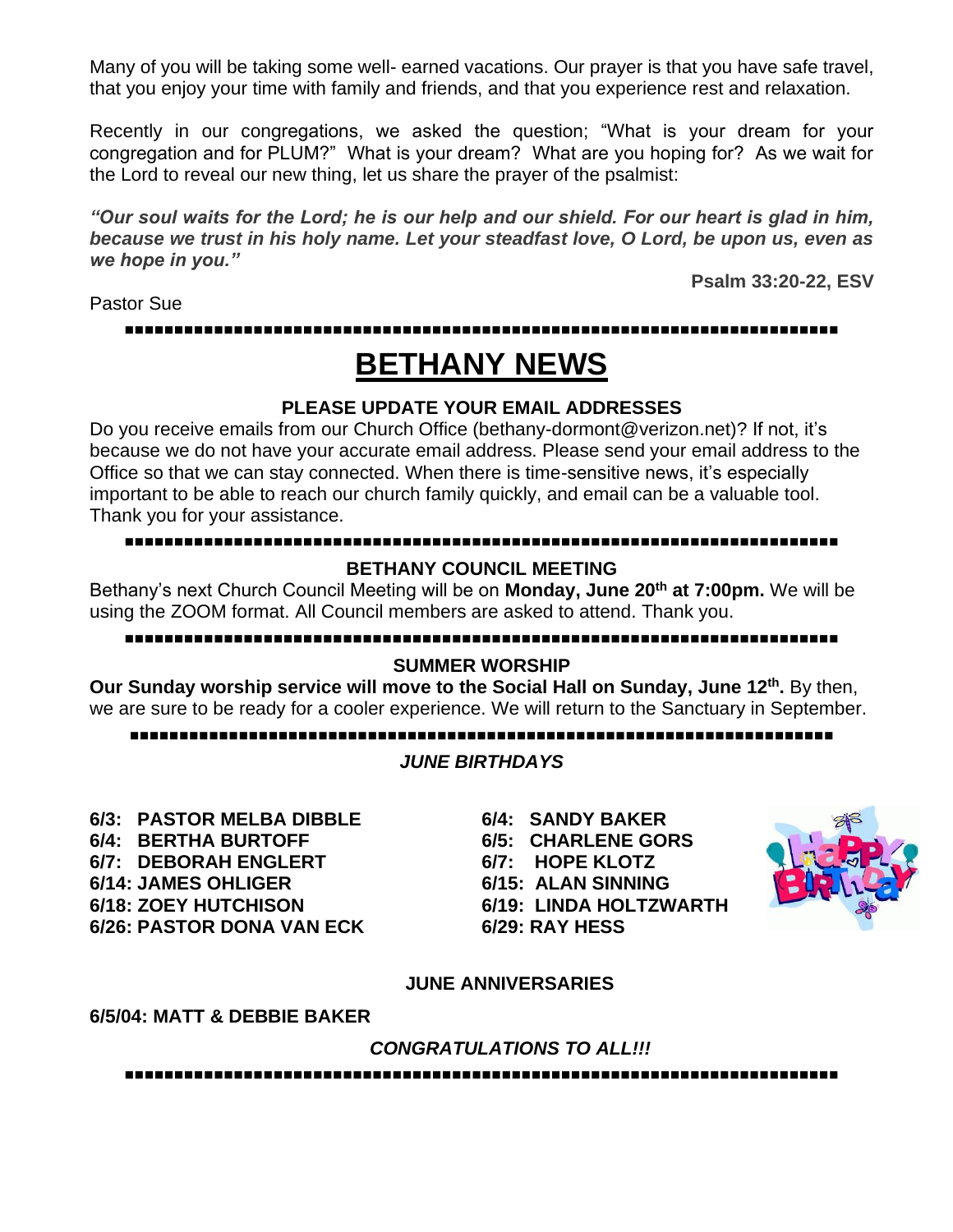

#### **LET US REMEMBER IN OUR PRAYERS:**

**OUR MILITARY:** Matt, Josh, Jimmy, Mike, Pat, Chad, Liz, Shawn, Bethany, Girard, Kelly, Robert, Ben, Scott, Tony, Megan, Michael, Brent and Joseph.

**THOSE THAT PROTECT & SERVE:** Craig and Jaco, Sean, Michael, Tom and John

**OUR SHUT INS:** Roberta, Mary, Carol, Jan, Jean and Frank. **THOSE WHO ARE ILL:** Roberta, Lou, Tom, Carol, Ann, Colleen, Alan, Rose, Ryan, Mary, Bud, Joanne, Patty, David, Fred, Liz, Herb, Vince, Linda, Jim, Ed, Bill, Eric, Paul, Naziario, Ardith, Debbie, Gerri, Jessica, Harvey, Ashley, Beth, Charlie & Kelsey.

 **THE CHURCHES OF PLUM ABIDING MINISTRIES**

**▪▪▪▪▪▪▪▪▪▪▪▪▪▪▪▪▪▪▪▪▪▪▪▪▪▪▪▪▪▪▪▪▪▪▪▪▪▪▪▪▪▪▪▪▪▪▪▪▪▪▪▪▪▪▪▪▪▪▪▪▪▪▪▪▪▪▪▪▪▪▪**

#### **A NOTE OF THANKS**

Dear Liz and the Bethany Lutheran Church Members,

The residents are so appreciative of your hard work. The shawls **perfect**, the patchwork and crocheted lap robes **are a work of art!** The huge supply will keep the residents warm for a while. The flower table favors with the added butterfly add a brightness to the tables already. Thank you for conforming to the CDC regarding the candy restrictions, we will use the candy for the activities. You remain in my prayers for continued health. Liz and Dave, thanks for delivering all the time!

God bless all of you.

Sincerely,

Rita John J. Kane Regional Center - Scott

**▪▪▪▪▪▪▪▪▪▪▪▪▪▪▪▪▪▪▪▪▪▪▪▪▪▪▪▪▪▪▪▪▪▪▪▪▪▪▪▪▪▪▪▪▪▪▪▪▪▪▪▪▪▪▪▪▪▪▪▪▪▪▪▪▪▪▪▪▪▪▪**

#### **BROTHERHOOD**

The **Brotherhood Dinner will be held on Friday, June 3 rd, at 6:30pm here at Bethany**. Join us for good food and fellowship

#### **▪▪▪▪▪▪▪▪▪▪▪▪▪▪▪▪▪▪▪▪▪▪▪▪▪▪▪▪▪▪▪▪▪▪▪▪▪▪▪▪▪▪▪▪▪▪▪▪▪▪▪▪▪▪▪▪▪▪▪▪▪▪▪▪▪▪▪▪▪▪▪▪**

#### **KANE GROUP**

The Kane Group will meet on **Monday, June 20, 2022 at around 10am**. All are welcome to join us as we make items to share with the residents at Kane Hospital and enjoy our lunch and each other.

**▪▪▪▪▪▪▪▪▪▪▪▪▪▪▪▪▪▪▪▪▪▪▪▪▪▪▪▪▪▪▪▪▪▪▪▪▪▪▪▪▪▪▪▪▪▪▪▪▪▪▪▪▪▪▪▪▪▪▪▪▪▪▪▪▪▪▪▪▪▪▪▪**

### **PLUM NEWS**

**PLUM WORSHIP AND MEETINGS VIA ZOOM:** As we continue with the Covid-19 restrictions, we can still all gather for Worship, meetings, bible studies and fellowship by connecting on the ZOOM format. Just use the information below and you can be a part of all we are currently doing.

#### **Zoom online: <https://zoom.us/j/401596541>**

Zoom by phone: **(646) 876-9923 Meeting ID: 401 596 541**

**▪▪▪▪▪▪▪▪▪▪▪▪▪▪▪▪▪▪▪▪▪▪▪▪▪▪▪▪▪▪▪▪▪▪▪▪▪▪▪▪▪▪▪▪▪▪▪▪▪▪▪▪▪▪▪▪▪▪▪▪▪▪▪▪▪▪▪▪▪▪▪▪**

**PLUM WORSHIP COMMITTEE:** The PLUM Worship Committee will meet on **Wednesday, June 8, 2022 at 7pm** via ZOOM. We will then take a break until September. Join us as we discuss and plan our ZOOM worship services.

**▪▪▪▪▪▪▪▪▪▪▪▪▪▪▪▪▪▪▪▪▪▪▪▪▪▪▪▪▪▪▪▪▪▪▪▪▪▪▪▪▪▪▪▪▪▪▪▪▪▪▪▪▪▪▪▪▪▪▪▪▪▪▪▪▪▪▪▪▪▪▪▪**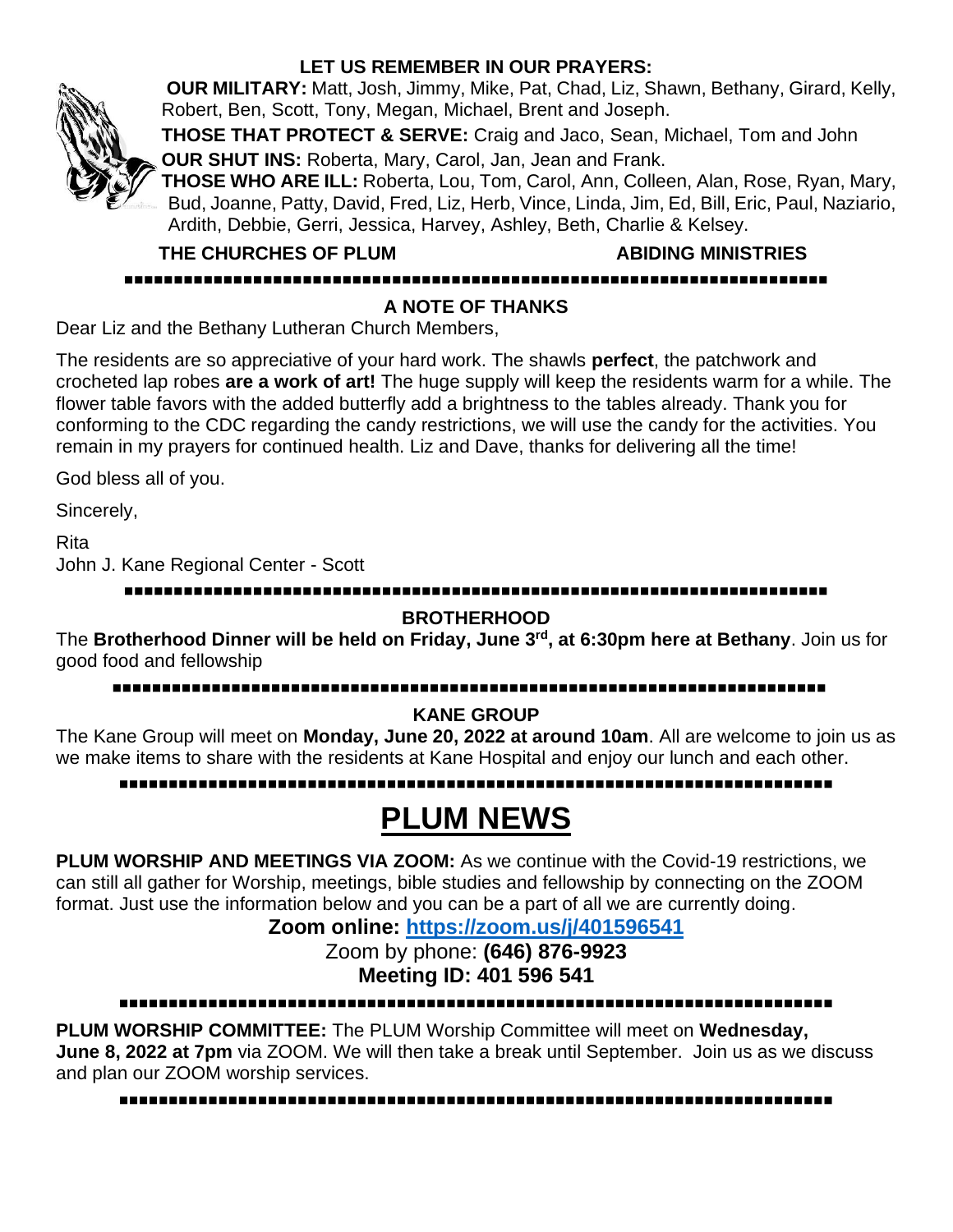**AT HOME TAIZÉ PRAYER SERVICE:** During this time of the Coronavirus and Social Distancing, prayer is a source of comfort. Please join us in Taizé Prayer from the safety of your homes on **Friday, June 3, 2022, 7:00 pm via ZOOM.** TAIZÉ worship will then take a break for the summer and return in September.

### **▪▪▪▪▪▪▪▪▪▪▪▪▪▪▪▪▪▪▪▪▪▪▪▪▪▪▪▪▪▪▪▪▪▪▪▪▪▪▪▪▪▪▪▪▪▪▪▪▪▪▪▪▪▪▪▪▪▪▪▪▪▪▪▪▪▪▪▪▪▪▪**

**SOUTHWESTERN PA SYNOD ASSEMBLY**, **THURSDAY, JUNE 16 - SATURDAY, JUNE 18, 2022: The Southwestern PA Synod Assembly will be held this year from Thursday, June 16 through Saturday, June 18, 2022.** This will be an online assembly. Please pray for our participants as they do the business of the Synod.

### **▪▪▪▪▪▪▪▪▪▪▪▪▪▪▪▪▪▪▪▪▪▪▪▪▪▪▪▪▪▪▪▪▪▪▪▪▪▪▪▪▪▪▪▪▪▪▪▪▪▪▪▪▪▪▪▪▪▪▪▪▪▪▪▪▪▪▪▪▪▪▪**

**PLUM BOARD MEETING:** The monthly PLUM Board meeting will be held on **Monday, June 27 th** at **7:00 p.m.** via **Zoom.**

**▪▪▪▪▪▪▪▪▪▪▪▪▪▪▪▪▪▪▪▪▪▪▪▪▪▪▪▪▪▪▪▪▪▪▪▪▪▪▪▪▪▪▪▪▪▪▪▪▪▪▪▪▪▪▪▪▪▪▪▪▪▪▪▪▪▪▪▪▪▪▪**

**THURSDAY, JUNE 2**: **WHAT'S NEXT? PLANNING MEETING:** Join you felllow PLUM members on **Thursday, June 2nd** to discuss the future of PLUM (growing our church, better serving God and neighbor, connecting with community). The meeting is at **7pm via ZOOM**.

**▪▪▪▪▪▪▪▪▪▪▪▪▪▪▪▪▪▪▪▪▪▪▪▪▪▪▪▪▪▪▪▪▪▪▪▪▪▪▪▪▪▪▪▪▪▪▪▪▪▪▪▪▪▪▪▪▪▪▪▪▪▪▪▪▪▪▪▪▪▪▪**

*Happy Father's Day to all Dads and to all the men who have been a fatherly influence in our lives! 6/19/2022* 





**▪▪▪▪▪▪▪▪▪▪▪▪▪▪▪▪▪▪▪▪▪▪▪▪▪▪▪▪▪▪▪▪▪▪▪▪▪▪▪▪▪▪▪▪▪▪▪▪▪▪▪▪▪▪▪▪▪▪▪▪▪▪▪▪▪▪▪▪▪▪▪**

"Do you get the feeling that we're going to get out early today?"